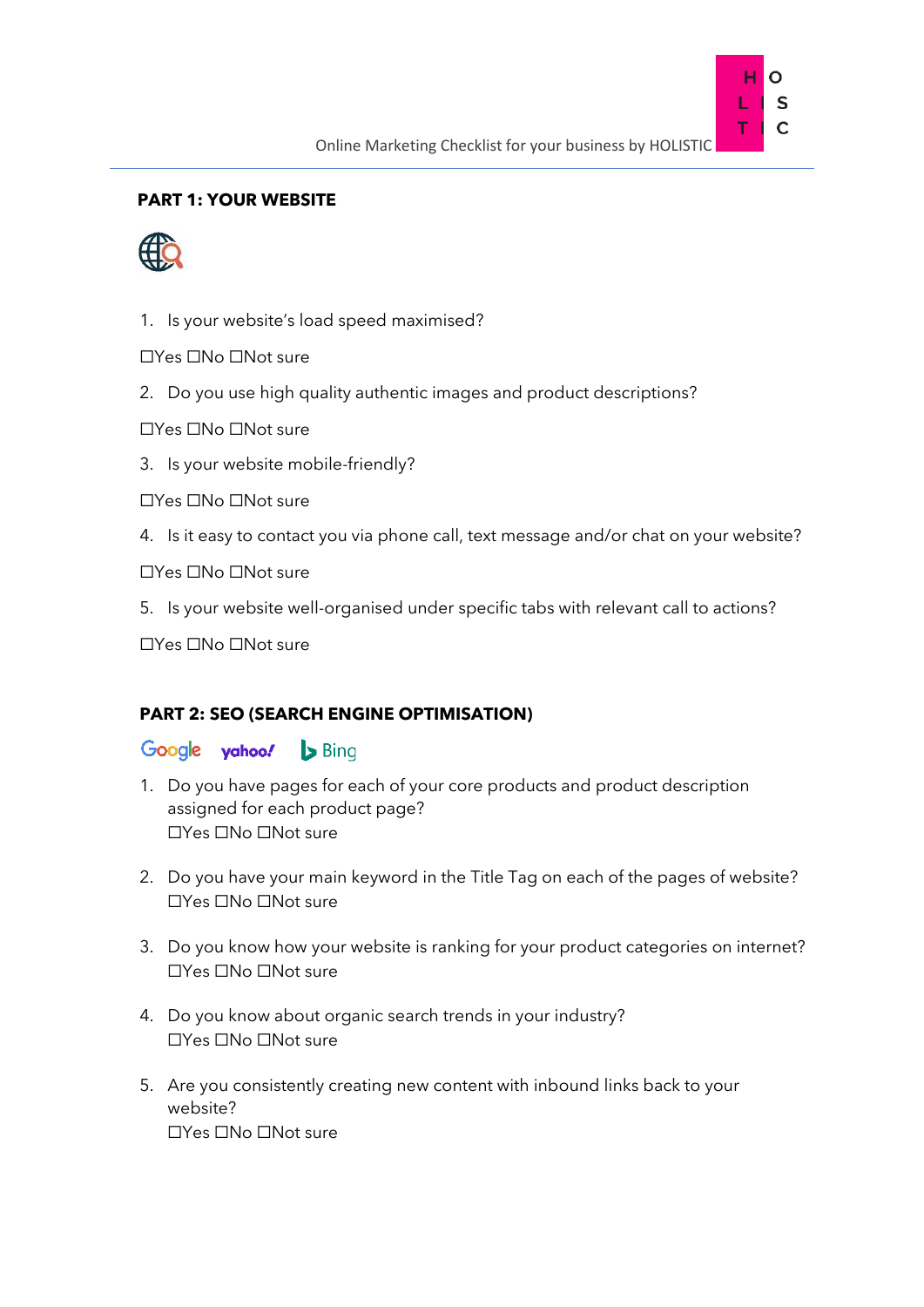S Ċ

# **PART 3: SEARCH ENGINE MARKETING**



- 1. Does your website rank on the  $1<sup>st</sup>$  page when customers type [your main] product/service] and [your city]? ☐Yes ☐No ☐Not sure
- 2. Do you know how much budget your competitors are bidding on their product/service keywords to rank on top of the page? ☐Yes ☐No ☐Not sure
- 3. Do you run Google Ads and/or Bing Ads campaigns? Are you strategically targeting with ad groups, call extensions and remarketing audiences? ☐Yes ☐No ☐Not sure
- 4. Do you have a conversion tracking set up on your website to see the outcome of your budget spend on ads? ☐Yes ☐No ☐Not sure
- 5. Are your active campaigns optimised for maximum profit? E.G for maximised for link clicks, website registration, payment aka conversion. ☐Yes ☐No ☐Not sure

### **PART 4: MAP LISTING & REVIEWS**



- 1. Did you claim your 'Google My Business' account? ☐Yes ☐No ☐Not sure
- 2. How many online reviews do you have? ☐ None ☐ 1-5 ☐ 5-20 ☐ 5-20 ☐ 50 +
- 3. Do you have a proactive strategy for getting new online reviews?

☐ Yes ☐No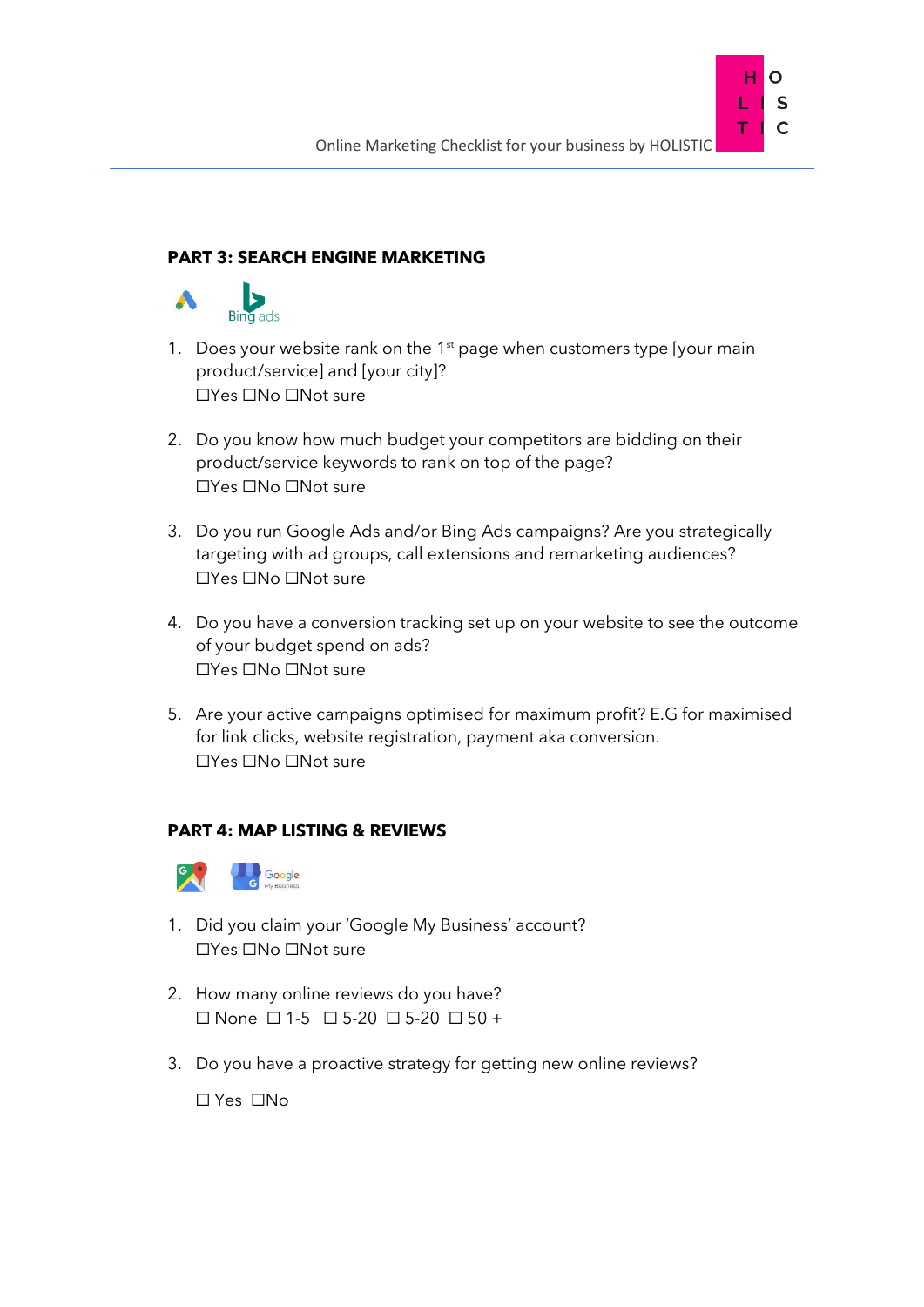

## **PART 5: SOCIAL MEDIA**



- 1. Do you have your business profiles set up on Facebook, Instagram, Twitter, LinkedIn, Youtube? ☐Yes ☐No
- 2. Do you run social media ad campaigns? ☐Yes ☐No
- 3. Do you have your online sales and tracking settings up and running? E.G Facebook Pixel, Facebook Shop, Instagram Shopping. ☐Yes ☐No
- 4. Are you updating your social content on a weekly basis? ☐Yes ☐No

### **PART 6: EMAIL MARKETING**



- 1. Do you have a database with your customer email addresses? ☐Yes ☐No
- 2. Are you sending out a monthly email newsletter? ☐Yes ☐No
- 3. Are you leveraging email to get online reviews & to draw customers into your social media profiles? ☐Yes ☐No